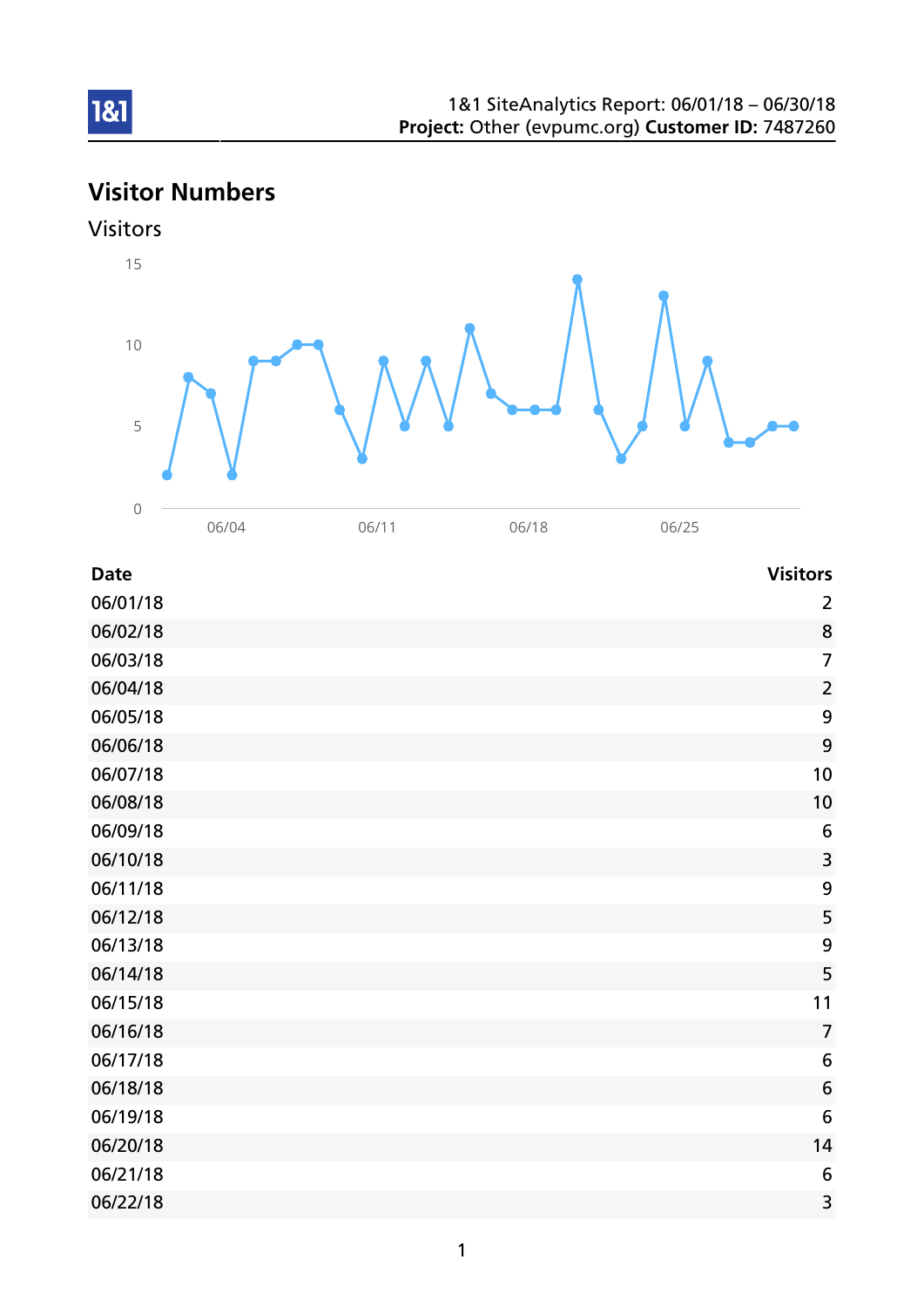| <b>Date</b>  | <b>Visitors</b> |
|--------------|-----------------|
| 06/23/18     | 5               |
| 06/24/18     | 13              |
| 06/25/18     | 5               |
| 06/26/18     | 9               |
| 06/27/18     | $\overline{4}$  |
| 06/28/18     | $\overline{4}$  |
| 06/29/18     | 5               |
| 06/30/18     | 5               |
| <b>Total</b> | 203             |

## Sessions



| <b>Date</b> | <b>Sessions</b> |
|-------------|-----------------|
| 06/01/18    | $\overline{2}$  |
| 06/02/18    | 8               |
| 06/03/18    | $\overline{7}$  |
| 06/04/18    | $\overline{2}$  |
| 06/05/18    | 9               |
| 06/06/18    | 9               |
| 06/07/18    | 10              |
| 06/08/18    | 10              |
| 06/09/18    | 6               |
| 06/10/18    | 3               |
| 06/11/18    | 10              |
| 06/12/18    | 5               |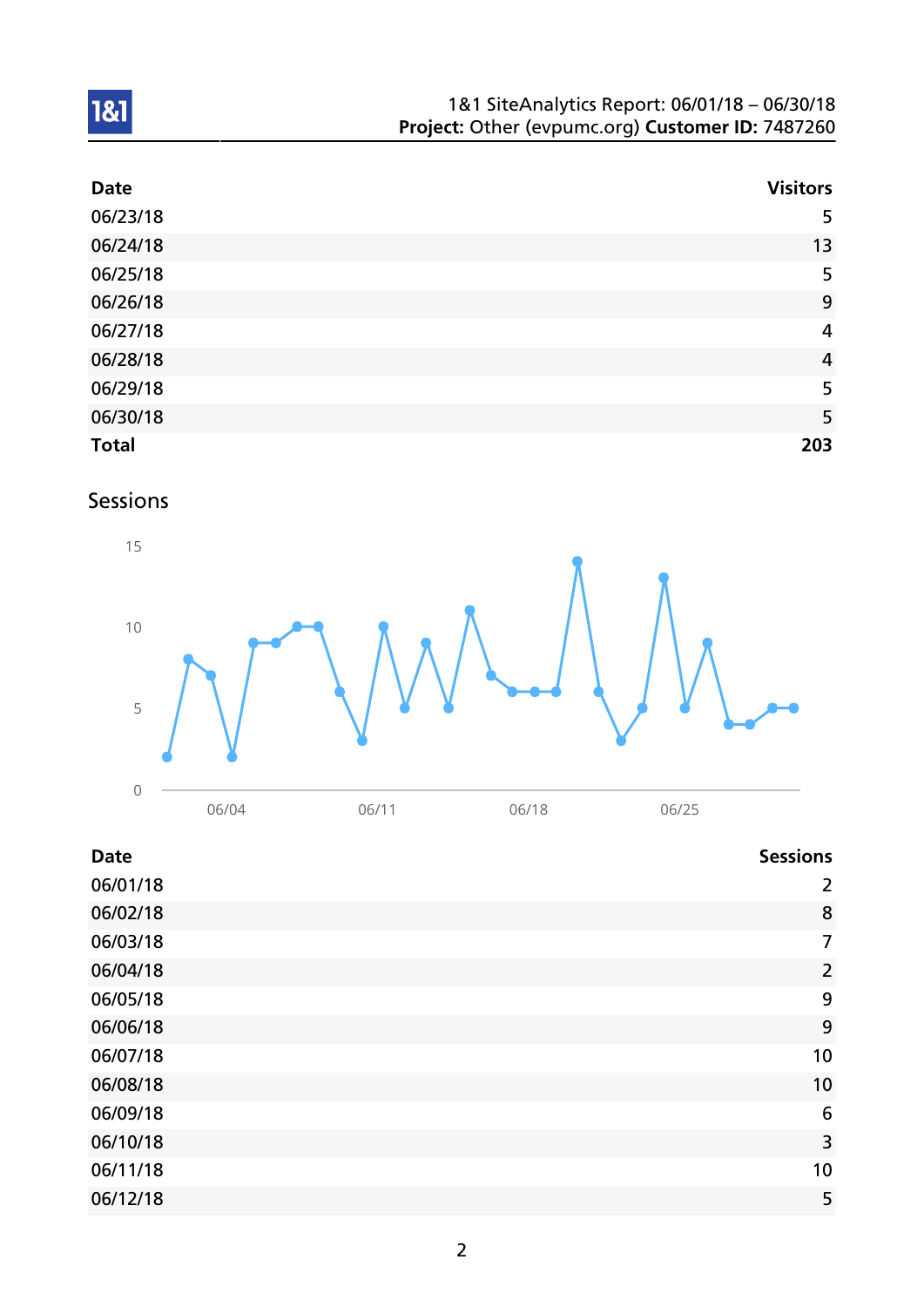| <b>Date</b>  | <b>Sessions</b>         |
|--------------|-------------------------|
| 06/13/18     | 9                       |
| 06/14/18     | 5                       |
| 06/15/18     | 11                      |
| 06/16/18     | $\overline{7}$          |
| 06/17/18     | $6\,$                   |
| 06/18/18     | $6\phantom{1}6$         |
| 06/19/18     | 6                       |
| 06/20/18     | 14                      |
| 06/21/18     | $6\,$                   |
| 06/22/18     | 3                       |
| 06/23/18     | 5                       |
| 06/24/18     | 13                      |
| 06/25/18     | 5                       |
| 06/26/18     | 9                       |
| 06/27/18     | $\overline{\mathbf{4}}$ |
| 06/28/18     | $\overline{4}$          |
| 06/29/18     | 5                       |
| 06/30/18     | 5                       |
| <b>Total</b> | 204                     |

# Search Engine Robots



| <b>Search Engine Robots</b> | <b>Sessions</b> | Percentage |
|-----------------------------|-----------------|------------|
| bingbot/2.0                 | 211             | 23.14%     |
| Googlebot/2.1               | 105             | $11.51\%$  |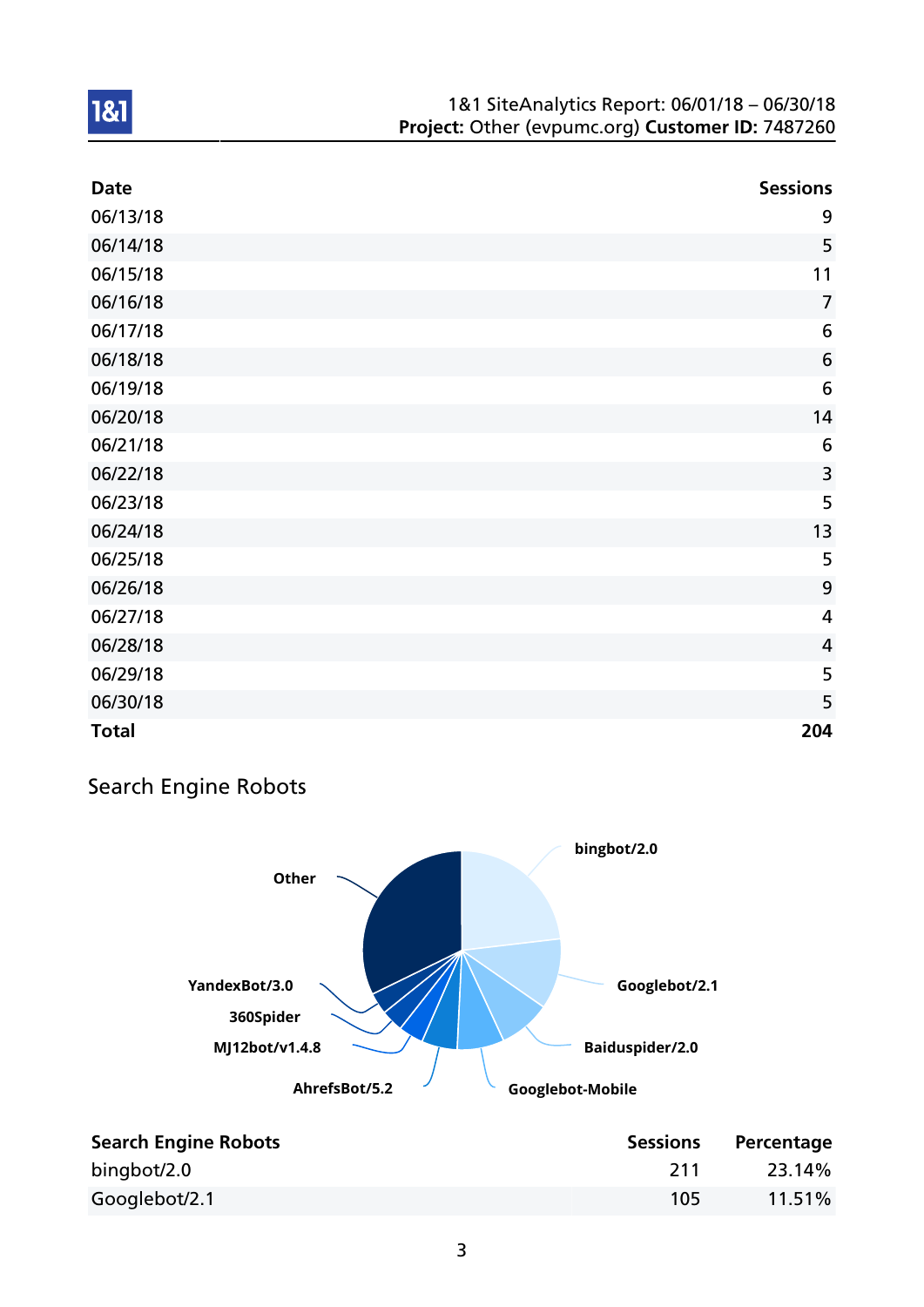| <b>Search Engine Robots</b> | <b>Sessions</b> | Percentage |
|-----------------------------|-----------------|------------|
| Baiduspider/2.0             | 77              | 8.44%      |
| Googlebot-Mobile            | 70              | 7.68%      |
| AhrefsBot/5.2               | 53              | 5.81%      |
| MJ12bot/v1.4.8              | 37              | 4.06%      |
| 360Spider                   | 33              | 3.62%      |
| YandexBot/3.0               | 32              | 3.51%      |
| DotBot/1.1                  | 31              | 3.40%      |
| ExtLinksBot/1.5             | 28              | 3.07%      |
| Companybook-Crawler         | 23              | 2.52%      |
| Contacts-Crawler/0.2        | 23              | 2.52%      |
| LinkedInBot/1.0             | 23              | 2.52%      |
| spbot/5.0.3                 | 23              | 2.52%      |
| Applebot/0.1                | 20              | 2.19%      |
| Crawler4j                   | 19              | 2.08%      |
| Dataprovider                | 18              | 1.97%      |
| Mail.RU_Bot/2.0             | 14              | 1.54%      |
| SemrushBot/2~bl             | 11              | 1.21%      |
| SiteExplorer/1.1b           | 10              | 1.10%      |
| CCBot/2.0                   | 8               | 0.88%      |
| <b>SEOkicks-Robot</b>       | 8               | 0.88%      |
| SeznamBot/3.2               | 8               | 0.88%      |
| MJ12bot/v1.4.7              | $\overline{7}$  | 0.77%      |
| WikiDo/1.1                  | 6               | 0.66%      |
| ips-agent                   | 3               | 0.33%      |
| Itx71                       | 3               | 0.33%      |
| CATExplorador/1.0beta       | $\overline{2}$  | 0.22%      |
| Cliqzbot/2.0                | 1               | 0.11%      |
| Mnogosearch-3.1.21          | 1               | 0.11%      |
| Sogou web spider/4.0        | 1               | 0.11%      |
| ZumBot/1.0                  | 1               | 0.11%      |
| netEstate NE Crawler        | 1               | 0.11%      |
| rogerbot/1.1                | 1               | 0.11%      |
| <b>Total</b>                | 912             | 100.00%    |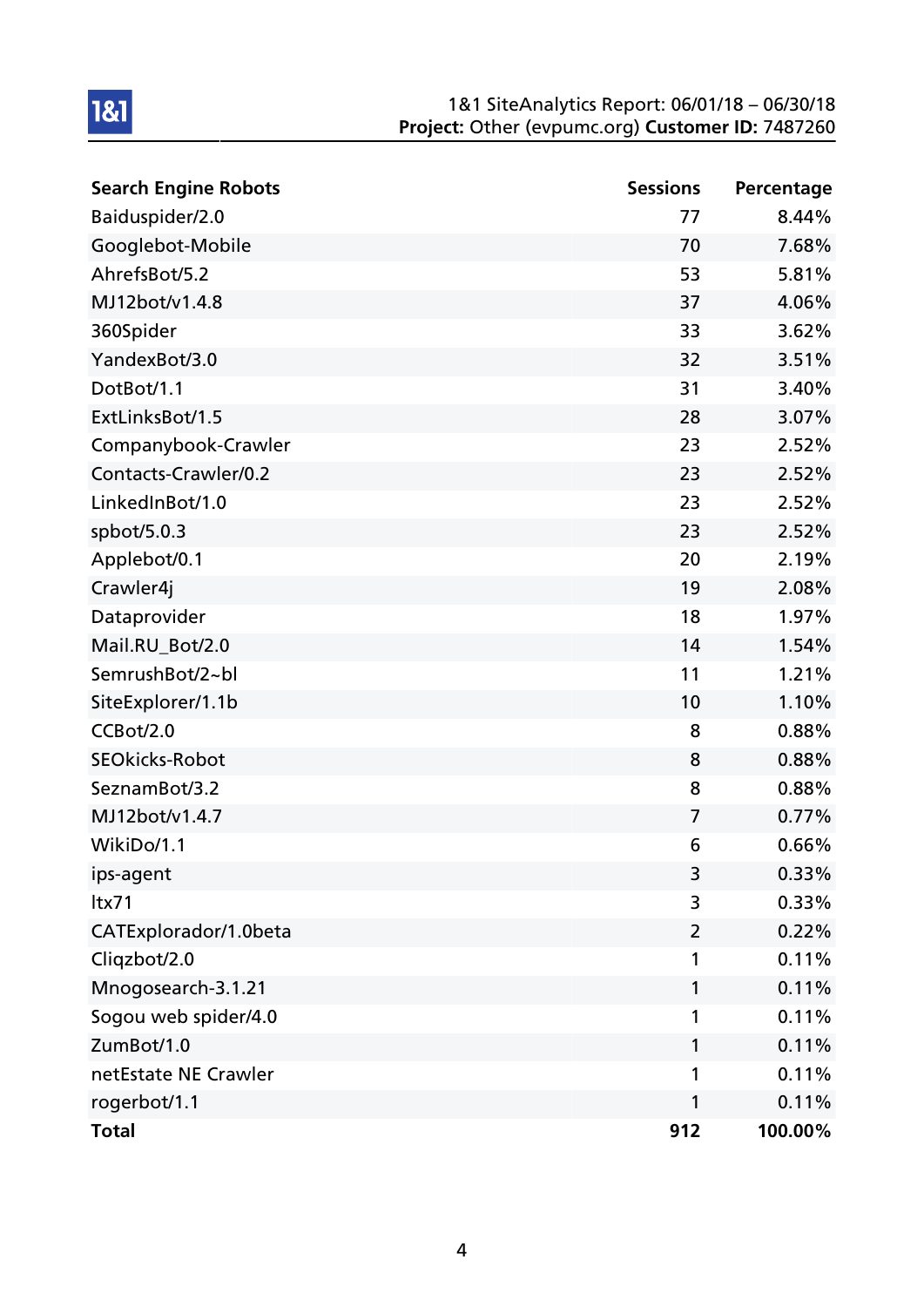# Page Analysis Most Frequently Visited Pages



| <b>Pages</b>             | <b>Sessions</b> | Percentage |
|--------------------------|-----------------|------------|
| /Default.htm             | 228             | 52.17%     |
| /Elim.htm                | 37              | 8.47%      |
| /Sermons.htm             | 20              | 4.58%      |
| /Announce.htm            | 19              | 4.35%      |
| /Calendar.htm            | 16              | 3.66%      |
| /NewsLetterIdx.htm       | 16              | 3.66%      |
| /Believe.htm             | 13              | 2.97%      |
| /M-Statement.htm         | 13              | 2.97%      |
| <b>Morship.htm</b>       | 13              | 2.97%      |
| /web_links.htm           | 13              | 2.97%      |
| /St_Johns.htm            | 11              | 2.52%      |
| /Stats.htm               | 11              | 2.52%      |
| /CalendarOld.htm         | $\overline{7}$  | 1.60%      |
| /Elim-HISTORY.htm        | 4               | 0.92%      |
| /Elim M-Statement.htm    | $\overline{4}$  | 0.92%      |
| /missions.htm            | $\overline{4}$  | 0.92%      |
| /Bulletins.htm           | $\overline{2}$  | 0.46%      |
| /StJohns_M-Statement.htm | 1               | 0.23%      |
| /St_Johns-HISTORY.htm    | 1               | 0.23%      |
| /valley_views0813.htm    | 1               | 0.23%      |
| /valley_views0913.htm    | 1               | 0.23%      |
| /valley_views1013.htm    | 1               | 0.23%      |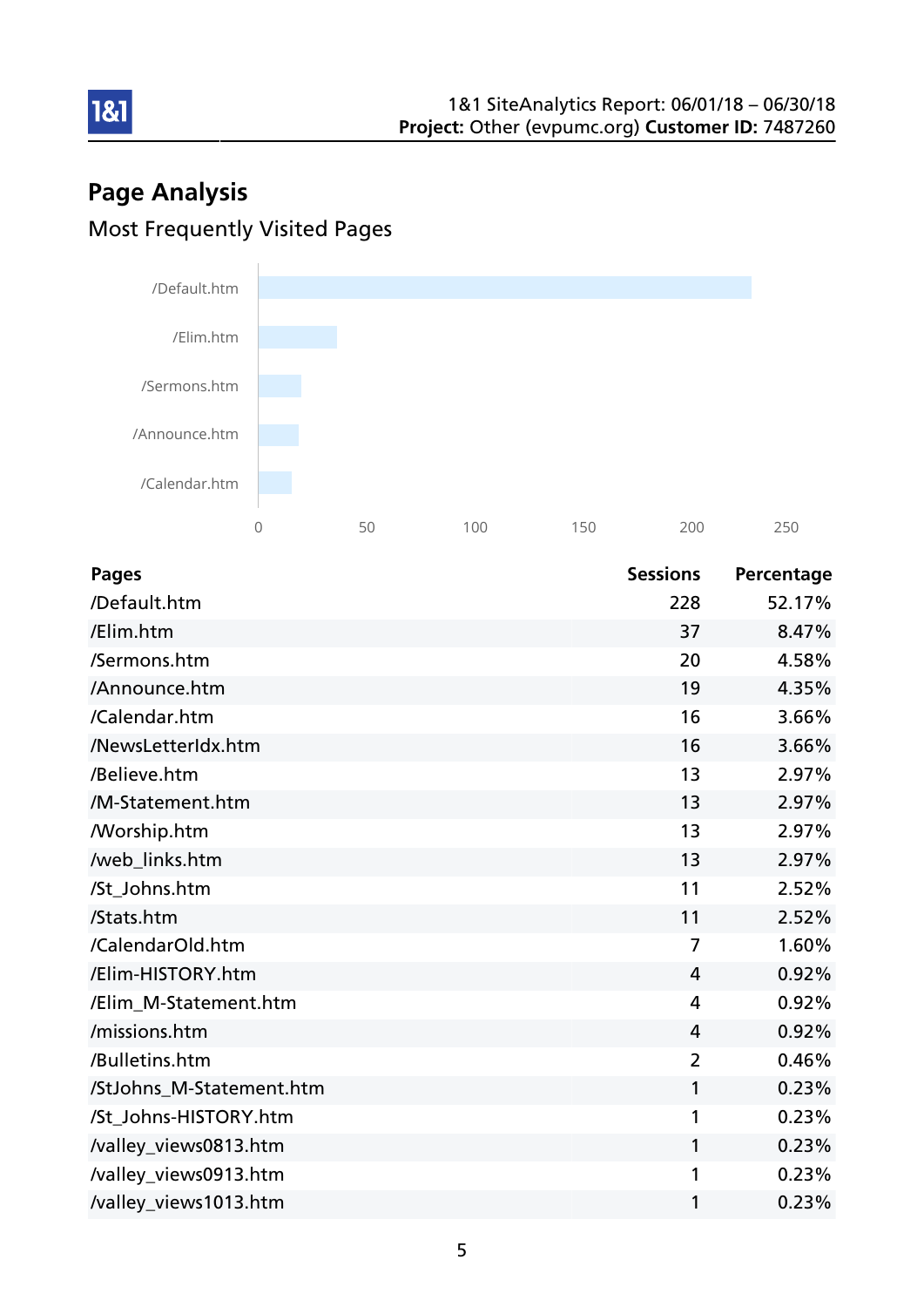

| Pages                 | <b>Sessions</b> | Percentage |
|-----------------------|-----------------|------------|
| /valley_views1113.htm |                 | $0.23\%$   |
| <b>Total</b>          | 437             | 100.00%    |

# Keywords

1&1

No data is available for this report during the current time period.

# Referring Pages



| <b>Pages</b>                                                                                                                                                                                                        | <b>Sessions</b> |
|---------------------------------------------------------------------------------------------------------------------------------------------------------------------------------------------------------------------|-----------------|
| https://www.google.com/                                                                                                                                                                                             | 13              |
| www.bing.com                                                                                                                                                                                                        | 4               |
| evpumc.org                                                                                                                                                                                                          | 2               |
| http://l.facebook.com/l.php                                                                                                                                                                                         | 2               |
| www.google.com                                                                                                                                                                                                      | 2               |
| www.yahoo.com                                                                                                                                                                                                       | 2               |
| 74.208.236.46                                                                                                                                                                                                       |                 |
| android-app://com.google.android.googlequicksearchbox                                                                                                                                                               | 1               |
| android-app://com.google.android.googlequicksearchbox/https/www.<br>google.com                                                                                                                                      |                 |
| http://burger-imperia.com/                                                                                                                                                                                          |                 |
| http://pizza-tycoon.com/                                                                                                                                                                                            |                 |
| http://r.search.aol.com/_ylt=A2KLfS4gBTRbnuQA8wtpCWVH;_ylu=X3o<br>DMTByOHZyb21tBGNvbG8DYmYxBHBvcwMxBHZ0aWQDBHNlYwNzcg<br>--/RV=2/RE=1530164640/RO=10/RU=http://evpumc.org//RK=0/RS=KwIU<br>ZnXIkyXWgKh2idOie6UtWf0- |                 |
| http://search.aol.com/aol/search                                                                                                                                                                                    |                 |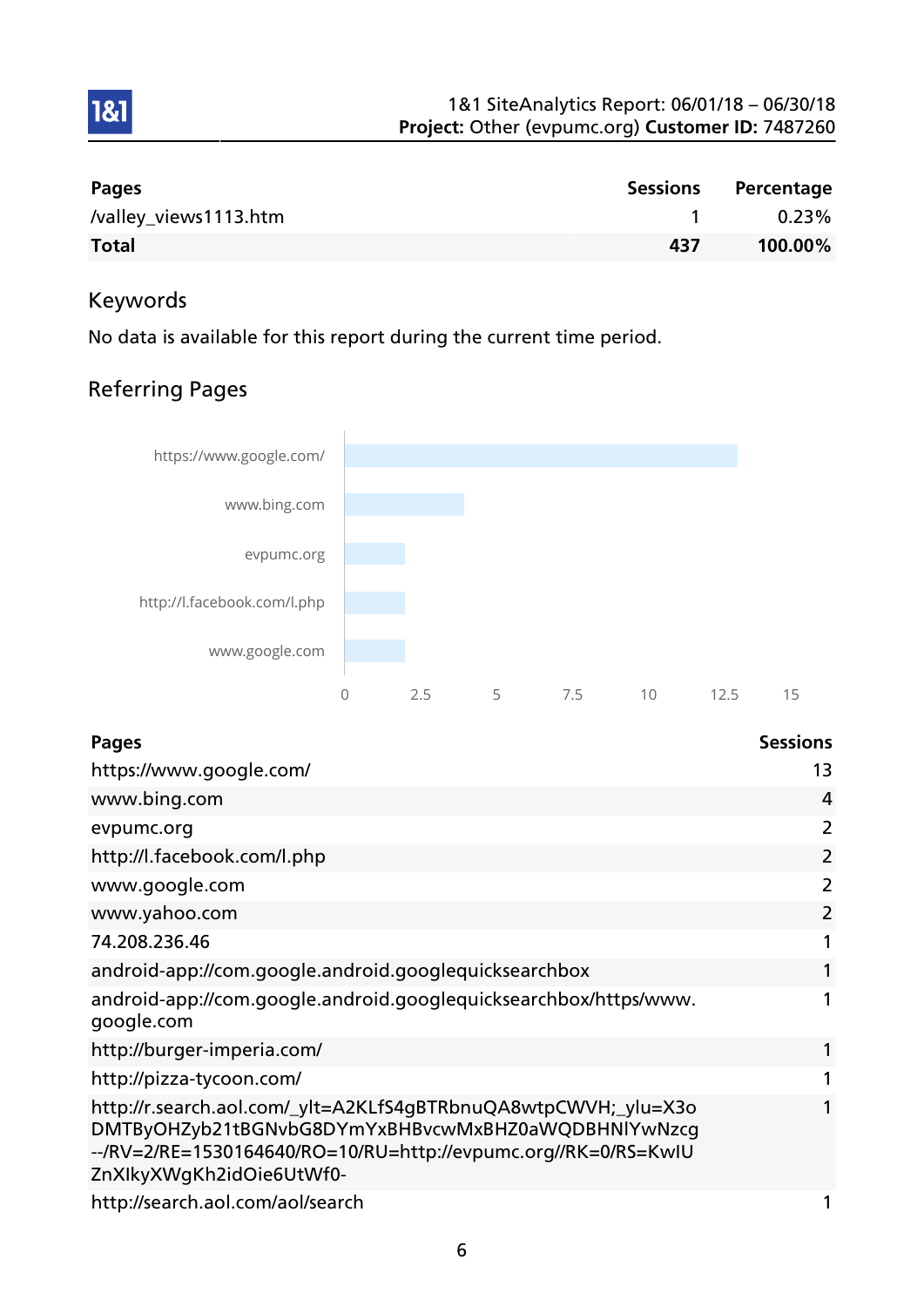| Pages                                         | <b>Sessions</b> |
|-----------------------------------------------|-----------------|
| http://susumc.org/index.php/lewisburg         |                 |
| http://www.google.com/                        |                 |
| http://www.google.com/url                     |                 |
| http://www.umc.org/find-a-church/church/22258 |                 |
| https://search.yahoo.com/                     |                 |

# Browsers & Systems

#### Browsers



| <b>Browsers</b>         | <b>Sessions</b> | Percentage |
|-------------------------|-----------------|------------|
| Chrome                  | 88              | 43.14%     |
| Firefox                 | 35              | 17.16%     |
| IE                      | 12              | 5.88%      |
| Safari mobile           | 8               | 3.92%      |
| Android browser         | $\overline{7}$  | 3.43%      |
| <b>Chrome Mobile</b>    | $\overline{7}$  | 3.43%      |
| Microsoft Edge          | 5               | 2.45%      |
| Safari                  | $\overline{4}$  | 1.96%      |
| Apache-HttpClient       | $\overline{2}$  | 0.98%      |
| Chromium                | $\overline{2}$  | 0.98%      |
| Java                    | 1               | 0.49%      |
| Mozilla                 | 1               | 0.49%      |
| Opera                   | 1               | 0.49%      |
| <b>CURL</b>             | 1               | 0.49%      |
| Could not be identified | 30              | 14.71%     |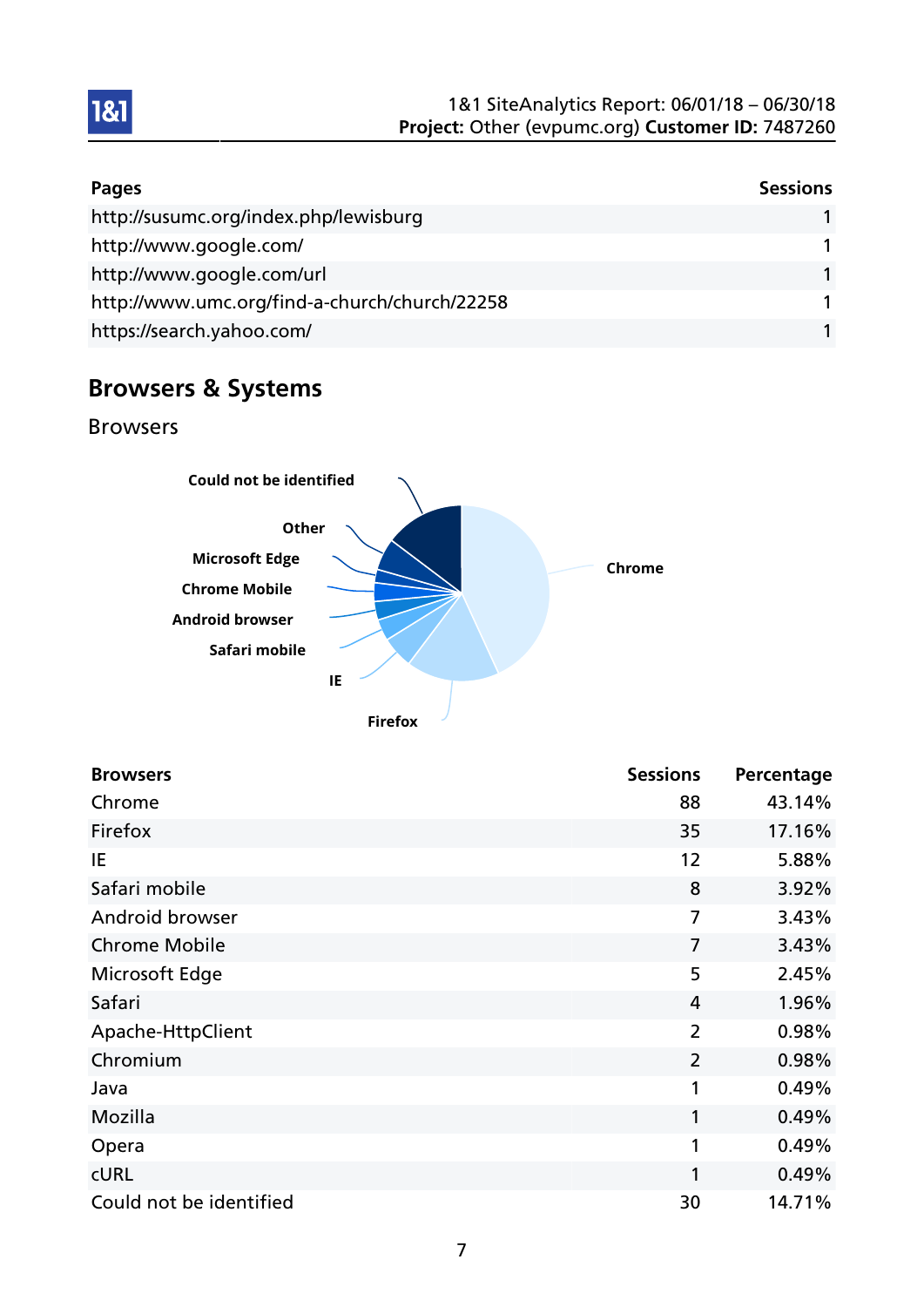| <b>Browsers</b> |     | <b>Sessions Percentage</b> |
|-----------------|-----|----------------------------|
| <b>Total</b>    | 204 | 100.00%                    |

Operating Systems

1&1



| <b>Operating Systems</b> | <b>Sessions</b> | Percentage |
|--------------------------|-----------------|------------|
| Windows                  | 95              | 46.57%     |
| Linux                    | 26              | 12.75%     |
| macOS                    | 17              | 8.33%      |
| OS X                     | 14              | 6.86%      |
| Android                  | 13              | 6.37%      |
| iOS                      | 9               | 4.41%      |
| <b>JVM</b>               | 3               | 1.47%      |
| Could not be identified  | 27              | 13.24%     |
| <b>Total</b>             | 204             | 100.00%    |

# Visitor Locations

| Countries            |                 |            |
|----------------------|-----------------|------------|
| <b>Countries</b>     | <b>Sessions</b> | Percentage |
| <b>United States</b> | 120             | 58.82%     |
| Russia               | 17              | 8.33%      |
| Romania              | 14              | 6.86%      |
| Ukraine              | 12              | 5.88%      |
| France               | 10              | 4.90%      |
| Canada               | 5               | 2.45%      |
| Germany              | 4               | 1.96%      |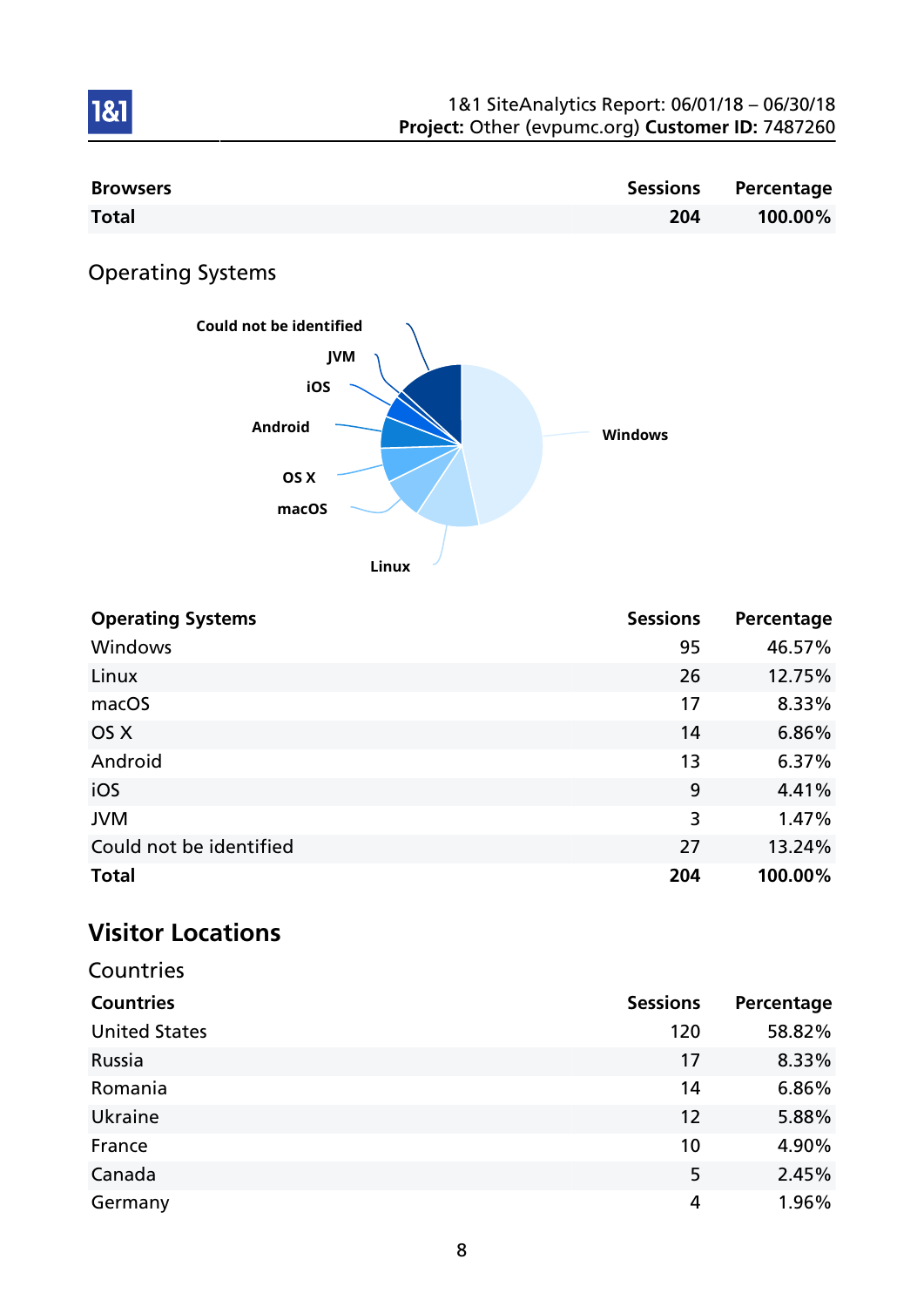| <b>Countries</b>        | <b>Sessions</b> | Percentage |
|-------------------------|-----------------|------------|
| China                   | 3               | 1.47%      |
| <b>United Kingdom</b>   | 3               | 1.47%      |
| Ireland                 | 3               | 1.47%      |
| <b>Netherlands</b>      | 3               | 1.47%      |
| India                   | $\overline{2}$  | 0.98%      |
| Albania                 | 1               | 0.49%      |
| <b>Burundi</b>          | 1               | 0.49%      |
| <b>Belarus</b>          | 1               | 0.49%      |
| Kuwait                  | 1               | 0.49%      |
| Could not be identified | 4               | 1.96%      |
| <b>Total</b>            | 204             | 100.00%    |

## **Continents**

1&1

| <b>Continents</b>       | <b>Sessions</b> | Percentage |
|-------------------------|-----------------|------------|
| <b>North America</b>    | 125             | 61.27%     |
| Europe                  | 69              | 33.82%     |
| Asia                    | 6               | 2.94%      |
| Africa                  |                 | 0.49%      |
| Could not be identified | 3               | 1.47%      |
| <b>Total</b>            | 204             | 100.00%    |

# Information about the evaluations

### Visitors

This evaluation shows how many visitors accessed your website. Visitors are uniquely identified on the basis of the IP address and the browser ID. If a visitor goes to your website more than once a day, only one visitor is counted.

#### Sessions

This evaluation shows the number of sessions. A session starts when a visitor accesses your website and ends when he or she leaves it. A session ends automatically after 30 minutes without activity. If a visitor goes to your website more than once a day, multiple sessions are counted.